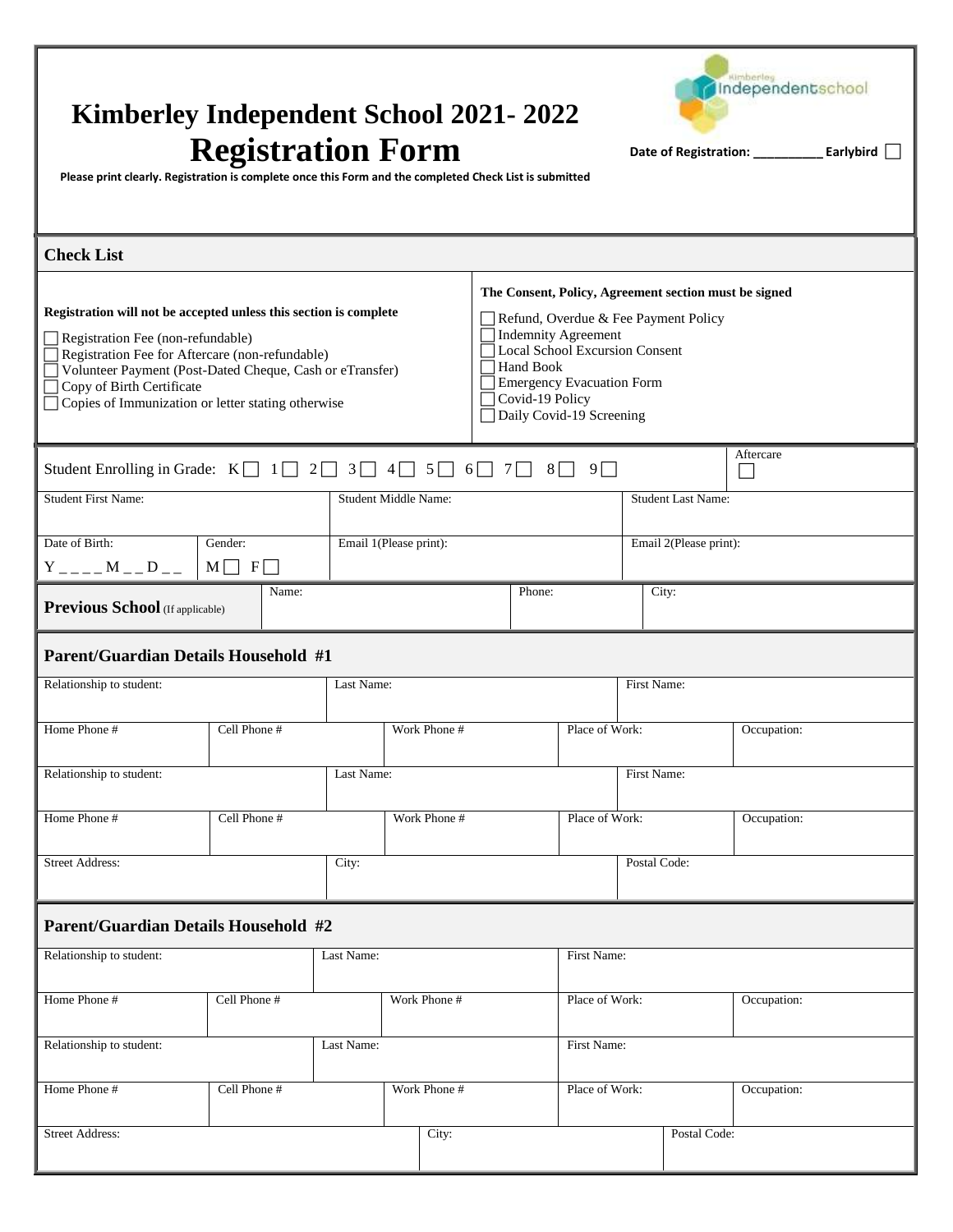| <b>Family Dynamics</b>                                                                                                                                                                                                       |               |                          |                                                                     |                                                                                                            |  |  |
|------------------------------------------------------------------------------------------------------------------------------------------------------------------------------------------------------------------------------|---------------|--------------------------|---------------------------------------------------------------------|------------------------------------------------------------------------------------------------------------|--|--|
| If "No" please explain below:<br>Does the child live 100% with both parents: $Yes \fbox{ 0}$ No<br>#1 Parent ______% #2 Parent _____%                                                                                        |               |                          |                                                                     | Is there a legal custody arrangement for this child:<br>$Yes$ No                                           |  |  |
| Name the parent/guardian with legal custody of the child:                                                                                                                                                                    |               |                          |                                                                     | All legal documentation (if there is a custody agreement<br>in place is attached to this form: $Yes$<br>No |  |  |
| #1 Household arrangement. Child Lives with:<br>Father Only Mother & Step Father<br>Mother Only $\vert$                                                                                                                       |               |                          | Father & Step Mother # of Siblings                                  | # of Step-siblings<br>Other:                                                                               |  |  |
| #2 Household arrangements. Child Lives with:<br>Father Only Mother & Step Father<br>Mother Only                                                                                                                              |               |                          | Father & Step Mother $\Box$ # of Siblings $\Box$ # of Step-siblings | Other:                                                                                                     |  |  |
| Pick-up-List -                                                                                                                                                                                                               |               |                          |                                                                     |                                                                                                            |  |  |
| List other than the Parent/Guardian who has permission or does not have permission to pick up your child from school. Please be clear.                                                                                       |               |                          |                                                                     |                                                                                                            |  |  |
| Full Name:                                                                                                                                                                                                                   | Relationship: |                          | <b>Contact Number:</b>                                              | Permission:<br>Yes $\Box$<br>$\overline{N_0}$                                                              |  |  |
| Full Name:                                                                                                                                                                                                                   | Relationship: |                          | <b>Contact Number:</b>                                              | Permission:<br>Yes $\Box$<br>$\overline{N_0}$                                                              |  |  |
| Full Name:                                                                                                                                                                                                                   | Relationship: |                          | Contact Number:                                                     | Permission:<br>$Yes \Box$<br>$No \Box$                                                                     |  |  |
| Full Name:                                                                                                                                                                                                                   | Relationship: |                          | Contact Number:                                                     | Permission:                                                                                                |  |  |
| Full Name:                                                                                                                                                                                                                   | Relationship: |                          | Contact Number:                                                     | Yes $\Box$<br>$No \ \Box$<br>Permission:                                                                   |  |  |
|                                                                                                                                                                                                                              |               |                          |                                                                     | $No \ \Box$<br>Yes $\Box$                                                                                  |  |  |
| <b>Emergency Consent</b>                                                                                                                                                                                                     |               |                          |                                                                     |                                                                                                            |  |  |
| I consent to an ambulance being called and understand that any costs<br>I consent to an ambulance being called and understand that any costs<br>incurred are my sole responsibility.<br>incurred are my sole responsibility. |               |                          |                                                                     |                                                                                                            |  |  |
|                                                                                                                                                                                                                              |               |                          |                                                                     |                                                                                                            |  |  |
| Print Name:                                                                                                                                                                                                                  |               |                          |                                                                     | Print Name:                                                                                                |  |  |
|                                                                                                                                                                                                                              |               |                          |                                                                     |                                                                                                            |  |  |
| <b>Emergency Contact Details</b> (will only be contacted if we cannot reach the parent(s)/guardian.)                                                                                                                         |               |                          |                                                                     |                                                                                                            |  |  |
| Full Name:                                                                                                                                                                                                                   |               |                          | Relationship to student:                                            | Contact Number:                                                                                            |  |  |
| Full Name:                                                                                                                                                                                                                   |               | Relationship to student: | <b>Contact Number:</b>                                              |                                                                                                            |  |  |
| <b>Medical Details</b>                                                                                                                                                                                                       |               |                          |                                                                     |                                                                                                            |  |  |
| Doctors Name:                                                                                                                                                                                                                |               | Doctors Phone #:         |                                                                     | Health Care #:                                                                                             |  |  |
| <b>Medical Conditions/Problems</b><br>Allergies:                                                                                                                                                                             |               |                          |                                                                     | Medication:                                                                                                |  |  |
| <b>Additional Notes:</b>                                                                                                                                                                                                     |               |                          |                                                                     |                                                                                                            |  |  |
|                                                                                                                                                                                                                              |               |                          |                                                                     |                                                                                                            |  |  |
|                                                                                                                                                                                                                              |               |                          |                                                                     |                                                                                                            |  |  |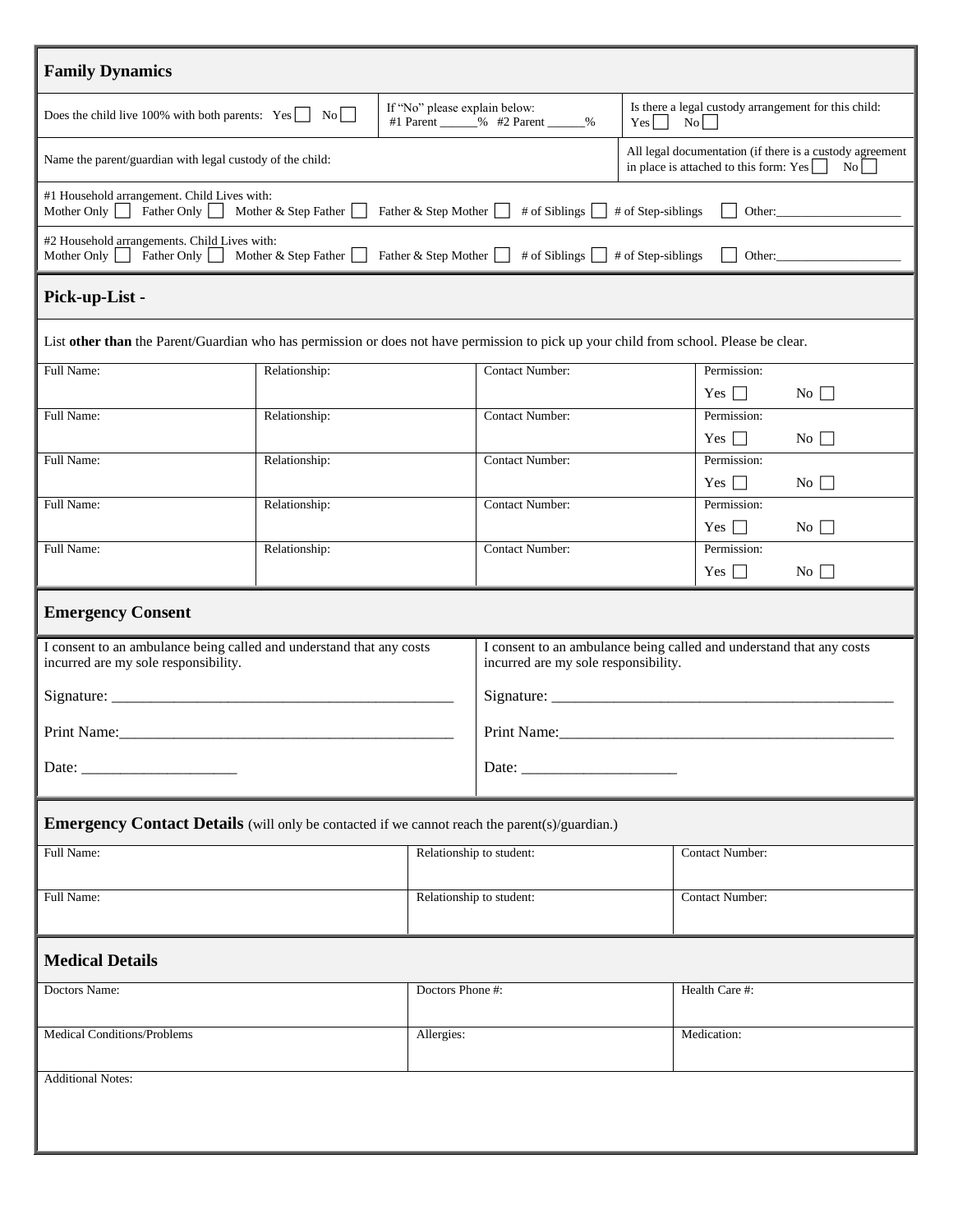| <b>Supportive Student Information</b>                                                                                                                                                                                                                                                                                                                                                                                                                                                                                                                                                                                                                                                                                                                                                                                                                                                                                     |                                     |            |                |                      |                  |                   |  |
|---------------------------------------------------------------------------------------------------------------------------------------------------------------------------------------------------------------------------------------------------------------------------------------------------------------------------------------------------------------------------------------------------------------------------------------------------------------------------------------------------------------------------------------------------------------------------------------------------------------------------------------------------------------------------------------------------------------------------------------------------------------------------------------------------------------------------------------------------------------------------------------------------------------------------|-------------------------------------|------------|----------------|----------------------|------------------|-------------------|--|
| Language Spoken at home:                                                                                                                                                                                                                                                                                                                                                                                                                                                                                                                                                                                                                                                                                                                                                                                                                                                                                                  | Other Languages Spoken:             |            | Citizenship:   | Aboriginal Ancestry: |                  | <b>Band Code:</b> |  |
|                                                                                                                                                                                                                                                                                                                                                                                                                                                                                                                                                                                                                                                                                                                                                                                                                                                                                                                           |                                     |            |                | Yes $\Box$           | $\overline{N_0}$ |                   |  |
| Academic or Speech concerns:<br>Landed immigrant Status<br>Yes $\Box$<br>$\overline{N_0}$                                                                                                                                                                                                                                                                                                                                                                                                                                                                                                                                                                                                                                                                                                                                                                                                                                 |                                     |            |                |                      |                  |                   |  |
| Has your child previously received Special Education Assistance?<br>If Yes please provide details:                                                                                                                                                                                                                                                                                                                                                                                                                                                                                                                                                                                                                                                                                                                                                                                                                        |                                     |            |                |                      |                  |                   |  |
| Yes $\Box$<br>$\overline{N_0}$                                                                                                                                                                                                                                                                                                                                                                                                                                                                                                                                                                                                                                                                                                                                                                                                                                                                                            |                                     |            |                |                      |                  |                   |  |
| Additional information you would like the school/teachers to be aware of e.g. special interests and abilities; physical characteristics; behavioral concerns; medical or<br>emotional difficulties to overcome; and academic strengths and weaknesses. (If you are transferring your child from another school you may wish to include your reason for<br>doing so.)                                                                                                                                                                                                                                                                                                                                                                                                                                                                                                                                                      |                                     |            |                |                      |                  |                   |  |
|                                                                                                                                                                                                                                                                                                                                                                                                                                                                                                                                                                                                                                                                                                                                                                                                                                                                                                                           |                                     |            |                |                      |                  |                   |  |
| Media, Photography and Video Consent - Please check & sign where permission is being granted.                                                                                                                                                                                                                                                                                                                                                                                                                                                                                                                                                                                                                                                                                                                                                                                                                             |                                     |            |                |                      |                  |                   |  |
| Photograph or video my child for internal and external purposes.<br>(For example, Social Media, School Website or School Facebook page.)<br>Photograph or video my child for Marketing purposes.<br>(For example, School Posters or brochures)<br>Display my child's first name alongside photographs                                                                                                                                                                                                                                                                                                                                                                                                                                                                                                                                                                                                                     | $Yes \mid \mid$<br>$\overline{N_0}$ | Signature: |                |                      |                  |                   |  |
| <b>Payment Contract</b>                                                                                                                                                                                                                                                                                                                                                                                                                                                                                                                                                                                                                                                                                                                                                                                                                                                                                                   |                                     |            |                |                      |                  |                   |  |
| I/we accept the responsibility of making payments by the 1 <sup>st</sup> of each month (unless an alternative arrangement has been made with the office),<br>preceding my/our child attending Kimberley Independent School and I/we realize that failure to make payments could result in termination of educational<br>services.                                                                                                                                                                                                                                                                                                                                                                                                                                                                                                                                                                                         |                                     |            |                |                      |                  |                   |  |
|                                                                                                                                                                                                                                                                                                                                                                                                                                                                                                                                                                                                                                                                                                                                                                                                                                                                                                                           |                                     |            |                |                      |                  |                   |  |
| I/we understand that 30 days' notice must be given before the removal of my/our child from Kimberley Independent School.                                                                                                                                                                                                                                                                                                                                                                                                                                                                                                                                                                                                                                                                                                                                                                                                  |                                     |            |                |                      |                  |                   |  |
|                                                                                                                                                                                                                                                                                                                                                                                                                                                                                                                                                                                                                                                                                                                                                                                                                                                                                                                           |                                     |            |                |                      |                  |                   |  |
| KIMBERLEY INDEPENDENT SCHOOL SOCIETY (the "Society"), including all of its principals, servants, agents, contractors, directors, officers, employees, parents<br>and students (collectively, the "Indemnified Persons").<br>Parent/Legal Guardian Details (to be completed by BOTH Parents and/or all Legal Guardians)                                                                                                                                                                                                                                                                                                                                                                                                                                                                                                                                                                                                    |                                     |            |                |                      |                  |                   |  |
| <b>Parent/Guardian Details</b>                                                                                                                                                                                                                                                                                                                                                                                                                                                                                                                                                                                                                                                                                                                                                                                                                                                                                            | Relationship:                       |            | Last Name:     |                      | First Name:      |                   |  |
| <b>Contact Phone Number</b>                                                                                                                                                                                                                                                                                                                                                                                                                                                                                                                                                                                                                                                                                                                                                                                                                                                                                               | Address:                            |            |                |                      |                  |                   |  |
| <b>Parent/Guardian Details</b>                                                                                                                                                                                                                                                                                                                                                                                                                                                                                                                                                                                                                                                                                                                                                                                                                                                                                            | Relationship:                       |            | Last Name:     |                      | First Name:      |                   |  |
| <b>Contact Phone Number</b>                                                                                                                                                                                                                                                                                                                                                                                                                                                                                                                                                                                                                                                                                                                                                                                                                                                                                               | Address:                            |            |                |                      |                  |                   |  |
| <b>Refund Policy</b>                                                                                                                                                                                                                                                                                                                                                                                                                                                                                                                                                                                                                                                                                                                                                                                                                                                                                                      |                                     |            | <b>Initial</b> |                      |                  |                   |  |
| 1. Deposits and registration fees are non-refundable and non-transferable;<br>2. Should the Parent/Legal Guardian choose to withdraw their child, THIRTY (30) DAYS WRITTEN NOTIFICATION MUST BE PROVIDED to the Principal<br>of the School. The Society will not require payment (or will refund payment, if already paid) for fees payable for the period of the academic year remaining after<br>the expiration of the thirty (30) day notice period.<br>3. By initialing, I/we hereby acknowledge that the Society depends on tuition fees in order to pay employee wages, mortgage and other fixed costs which are not<br>reduced after the withdrawal of a child from the School and I/we hereby further acknowledge that any tuition payable during the<br>30 day notice period is a genuine pre-estimate of the actual loss which will be suffered by the Society, is reasonable and is not intended as a penalty. |                                     |            |                |                      |                  |                   |  |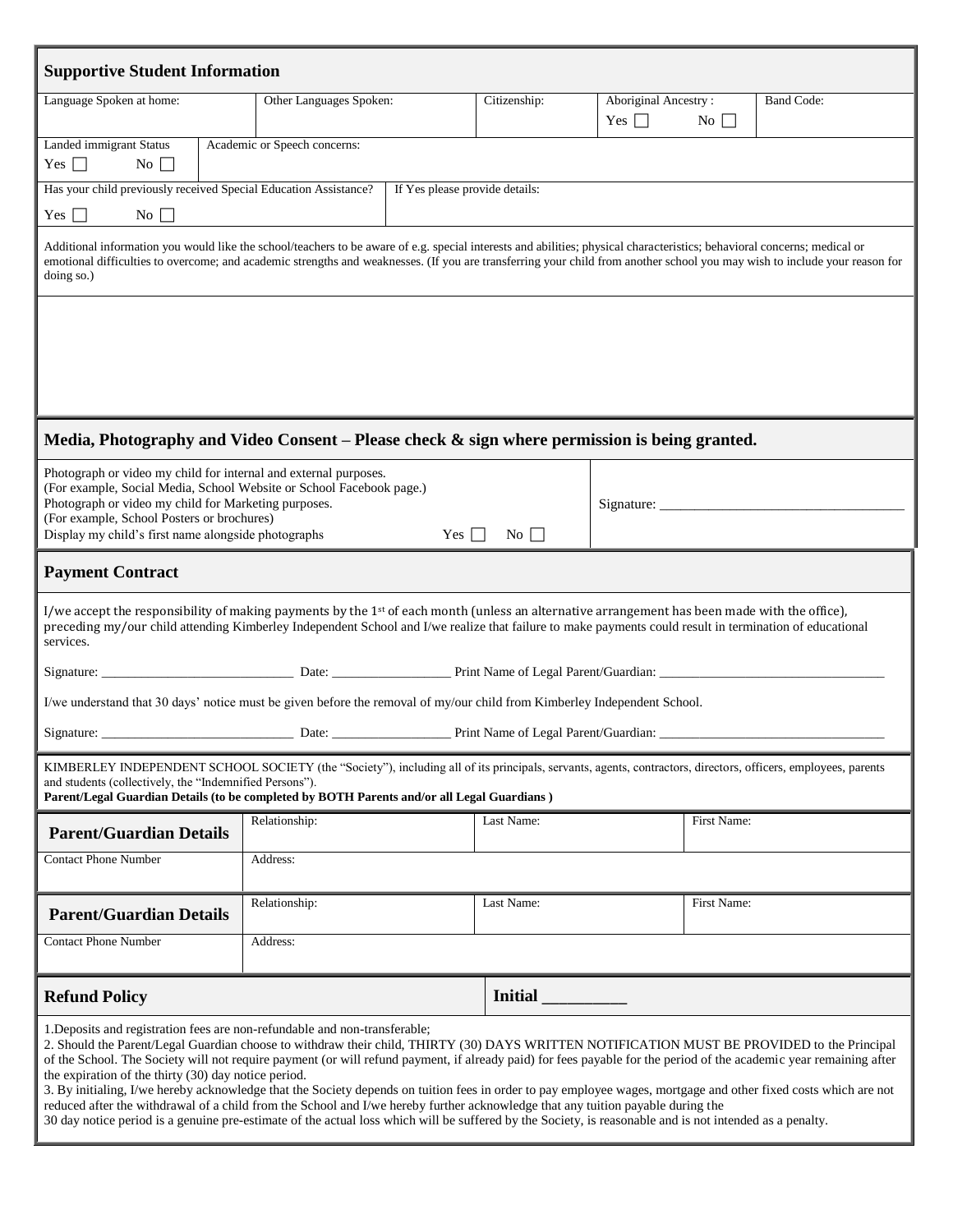| <b>Overdue Policy</b> | Initial |
|-----------------------|---------|
|                       |         |

1. NSF cheques will be charged a \$40 handling fee. This covers both the banks fees and the schools increased administrative time. A replacement payment will be required to cover the amount owing within **7 days** of your NSF notification letter.

2. Interest will be charged at a rate of 10% (per annum) and collected on any/all delinquent accounts each 30 days.

3. The Board will give consideration to suspension of any student whose tuition fees are in arrears more than 90 days.

4. Collection Agencies or Small Claims Court action may be used for all past or current accounts which are still outstanding. Services were rendered and should be paid for.

5. If for any reason, your financial circumstances change, please contact the school IMMEDIATEY to discuss whether or not an alternative plan of action can be arranged.

## **Fee Payment Policy Initial**

1. Deposits and registration fees are non-refundable and non-transferable.

- 2. I/we agree to pay tuition fees for the entire academic year for my/our child.
- 3. All Lump-sum fees must be paid before the end of the first week of September.
- 4. Tuition Fees may be paid the following ways:
	- a) Monthly, by (10) postdated cheques (dated for the first of each month, September through to and including June.)
	- b) Monthly, on credit card (by set up of recurring transactions through the school office for September through to and including June.)
	- c) Monthly by cash or E-Transfer (to hr@kis.ca)
	- d) Lump-sum Payment (paid by cash/cheque/credit card/E-Transfer)

| Local (within city limits) School Excursion Consent | <b>Initial</b> |
|-----------------------------------------------------|----------------|
|                                                     |                |

I/we give permission for my/our child to participate in any school excursion within the City of Kimberley limits.

Parent/Guardian Signature:\_\_\_\_\_\_\_\_\_\_\_\_\_\_\_\_\_\_\_\_\_\_\_\_\_\_\_\_\_ Print Name Clearly:\_\_\_\_\_\_\_\_\_\_\_\_\_\_\_\_\_\_\_\_\_\_\_\_\_\_\_\_\_\_\_\_ Date: \_\_\_\_\_\_\_\_\_\_\_\_\_\_\_\_

Kimberley Independent School Society has issued regulations to ensure that proper planning occurs and that adequate safety precautions are followed. The Board Members cannot assume liability for the damage of, personal property or personal injury beyond its normal legal responsibilities. While participating in any school excursion, students and teachers are governed by all laws and regulations applying to Kimberley Independent School Society.

The undersigned hereby agrees that I/we am/are solely responsible for any liability or harm suffered by my/our child/children enrolled in the School, including (without limitation) any liability or harm resulting from the negligence of the Society or any other Indemnified Person and regardless of whether such liability or harm arose on school property or during school hours, and that I WILL INDEMNIFY AND HOLD HARMLESS the Indemnified Persons from any liability for harm suffered by my/our child/children while enrolled in the School.

**Acknowledge and acceptance of the Effect of this Agreement:** I/we have read and understand this Agreement. I/we hereby declare that I/we have read and understand the "**Refund, Overdue, Fee Payment and Uniform Policies and Indemnity Agreement**" herein. In entering into this agreement I am not relying upon any oral or written representations or statements made by the Indemnified Persons other than those set forth in writing in this Agreement.

| Parent/Guardian Signature: | Print Name Clearly: | Date: |
|----------------------------|---------------------|-------|
| Parent/Guardian Signature: | Print Name Clearly: | Date: |